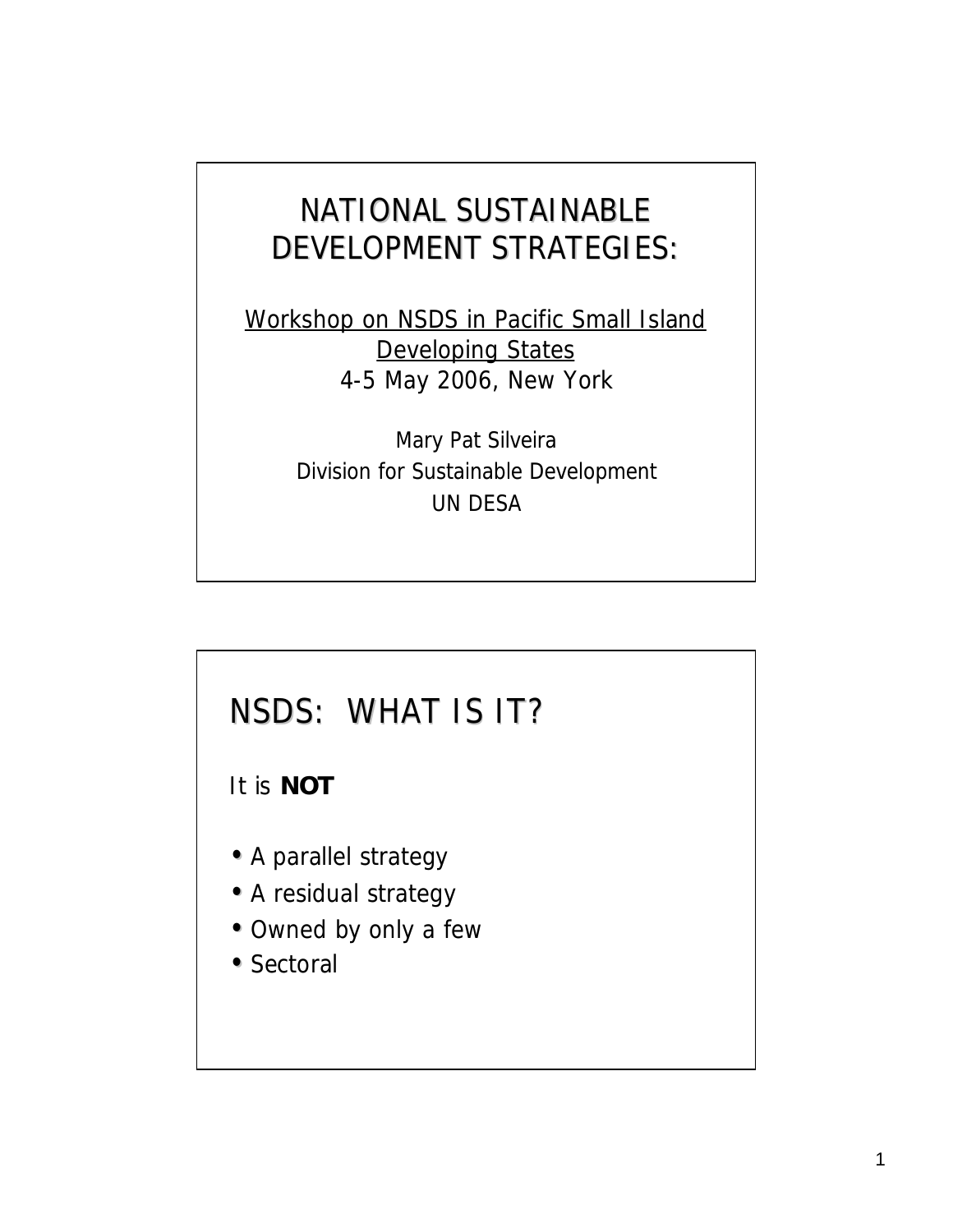

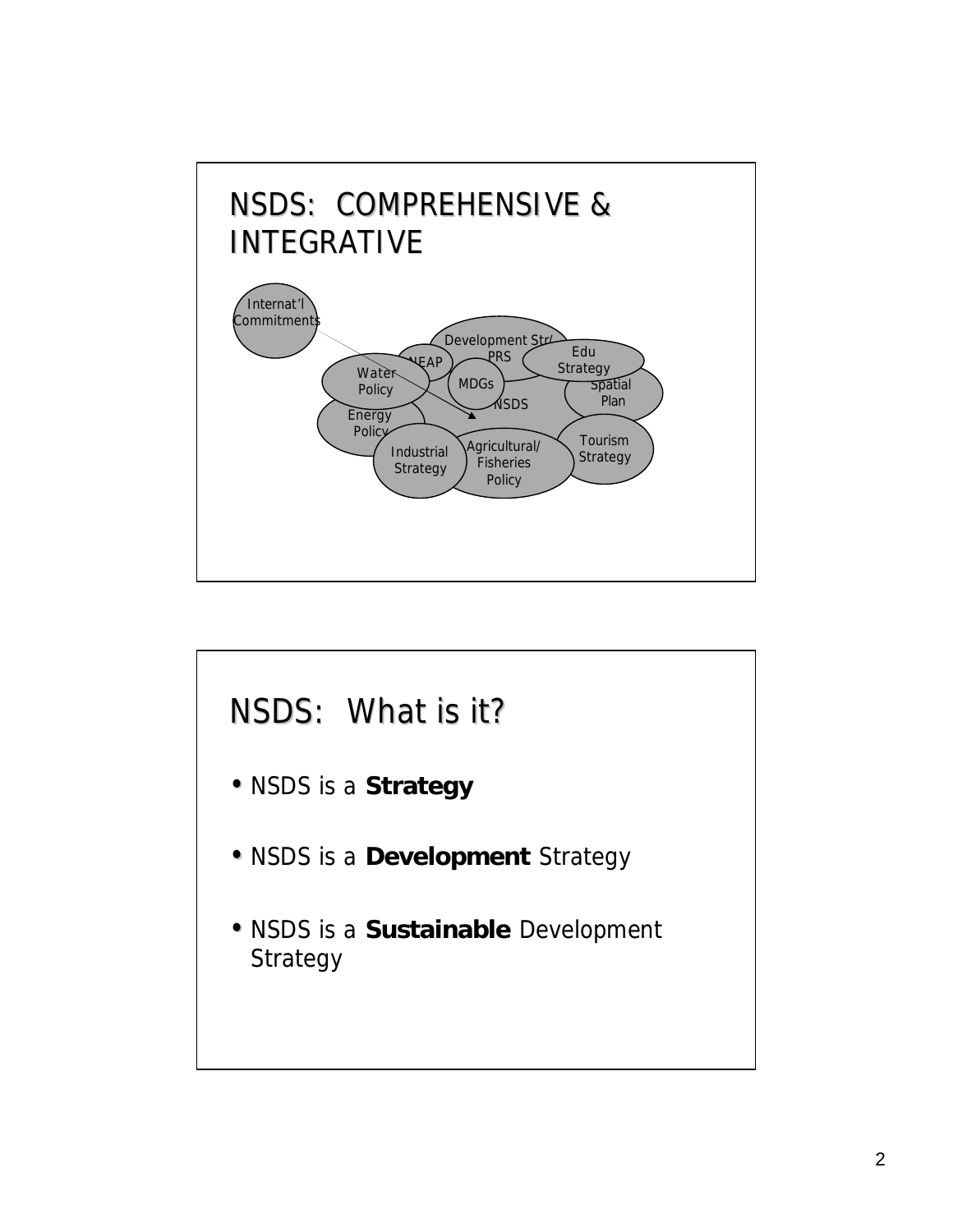But what does "Sustainable" mean?: Rio Principles 1992

- **Integration**
- **Intergenerational equity**
- **Intragenerational equity**
- **Reduce and eliminate unsustainable patterns of production and consumption**
- **Participation in decision-making**
- **Access to information**
- **Access to judicial and administrative proceedings**

# AN NSDS IS THEREFORE:

A development strategy that is:

- Integrative across economic, social and environmental pillars
- Syncretic, coordinated and balanced b/w sector and thematic strategies and decentralised levels
- Intergenerational
- Intragenerational
- Participatory and transparent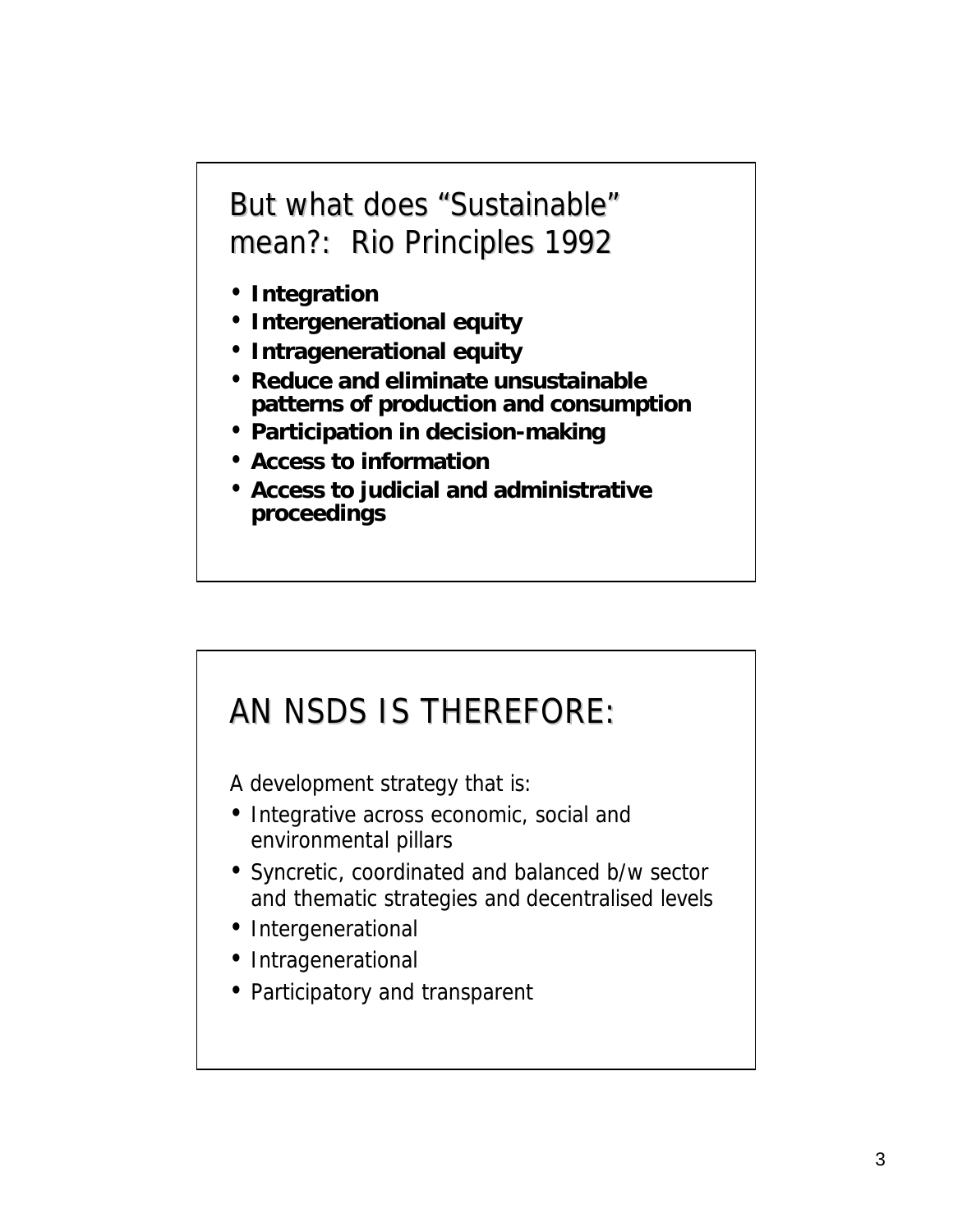# IT ALSO REQUIRES

- Country ownership
- Development of human and institutional capacity and an enabling environment

# ELEMENTS OF AN NSDS

- Shared vision
- Participatory
- Focus on priorities and outcomes
- Means of implementation w/i a clear timeframe
- Linkage with budget processes (& donor assistance)
- Continuous monitoring and evaluation
- Feedback into new iterations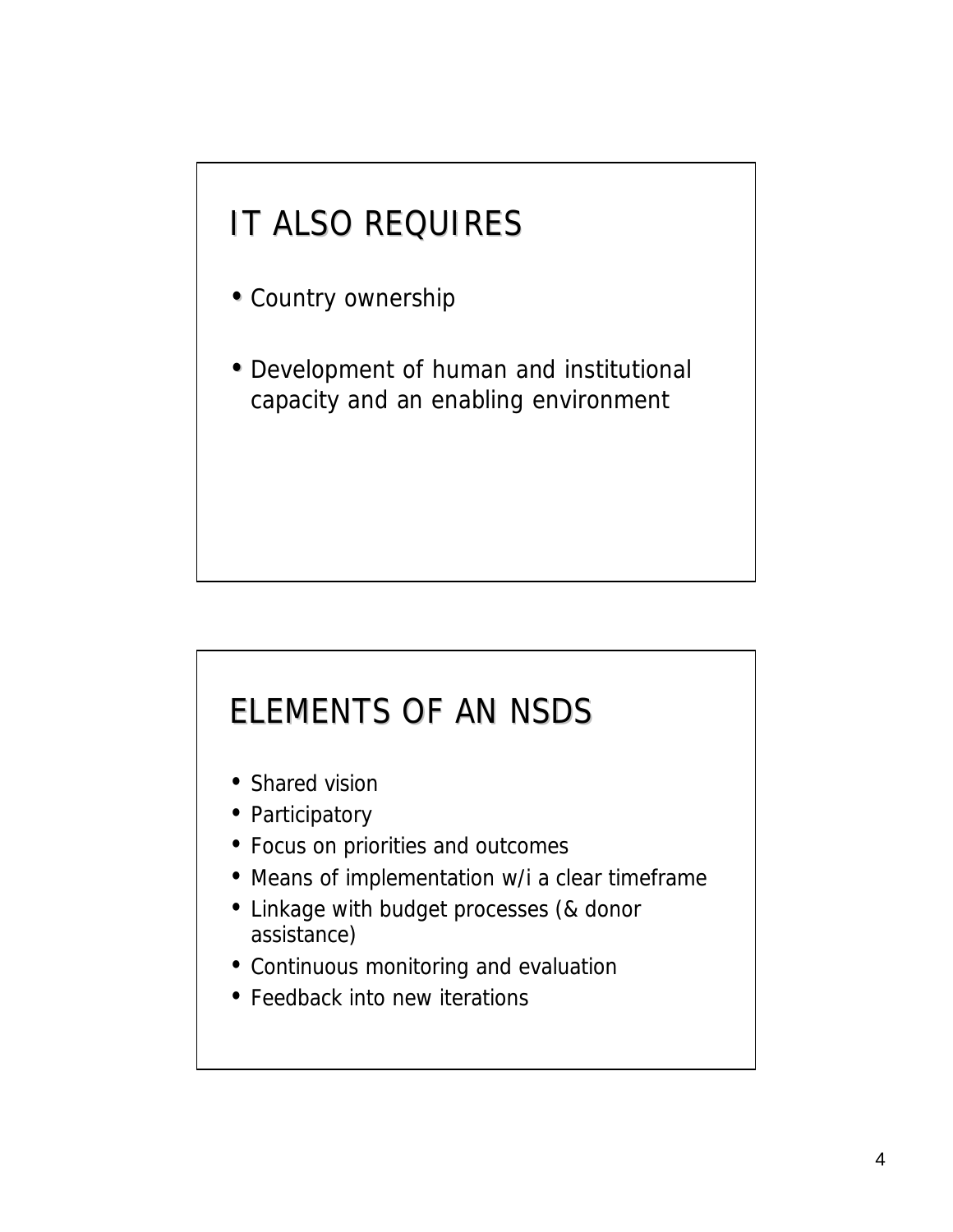# VISION

The vision states the aspirations of the people, present and future, underlines their common commitment and provides the basis for identifying strategic goals, objectives and targets.

# VISION: TUVALU

By 2015, guided by strong spiritual values enshrined in its motto – *"Tuvalu mo te Atua"* – to achieve a healthy, educated, peaceful and prosperous Tuvalu (Tuvalu – 2005).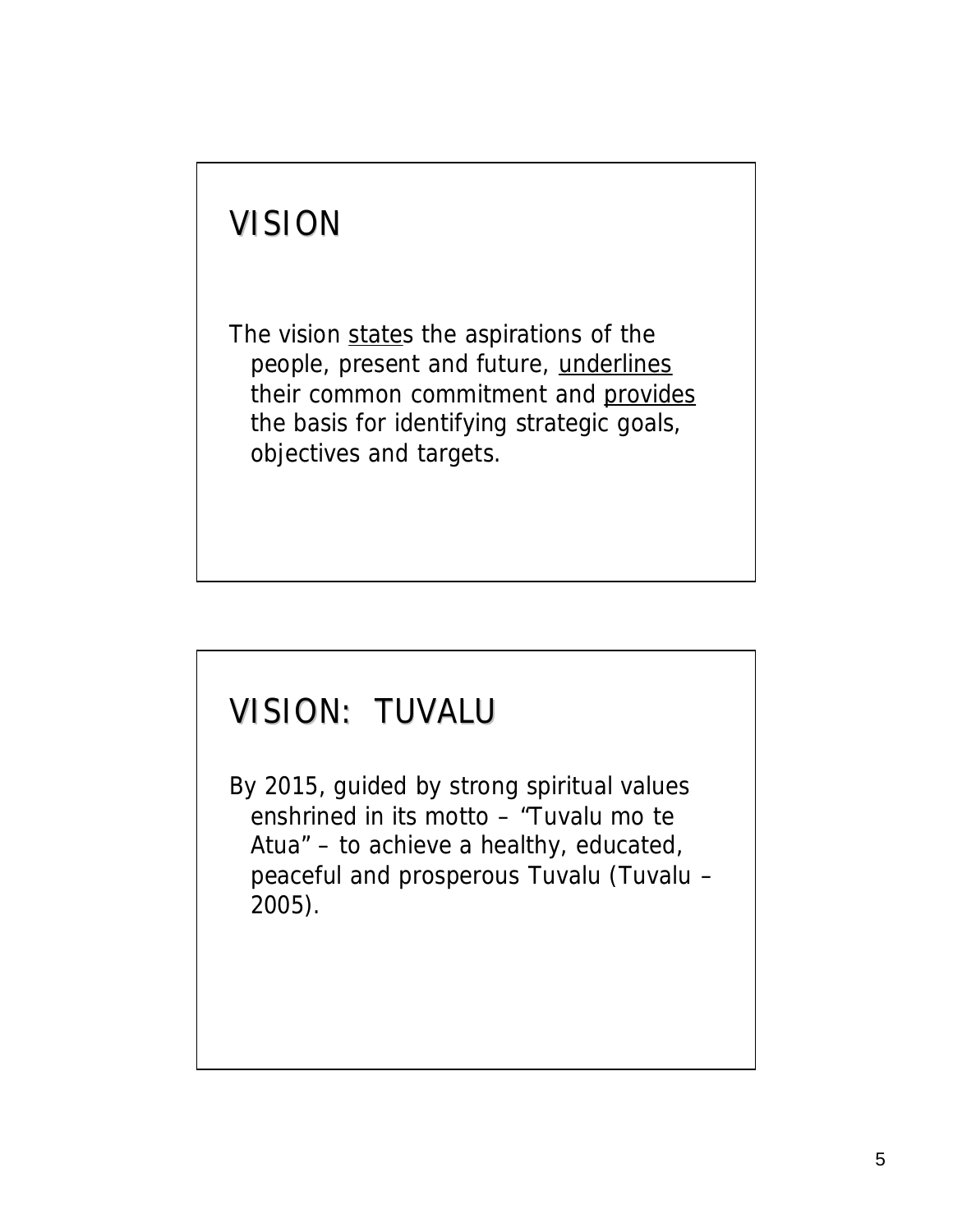# VISION: NAURU

"A future where individual, community, business and government partnerships contribute to a sustainable qualify of life for all Nauruans." (Nauru-2005)

# VISION: MALTA

To help society work toward improving the quality of life of all members of society, promoting convergence between the interests of different sectors and layers of society and between the interests of current and future generations (Malta-2006)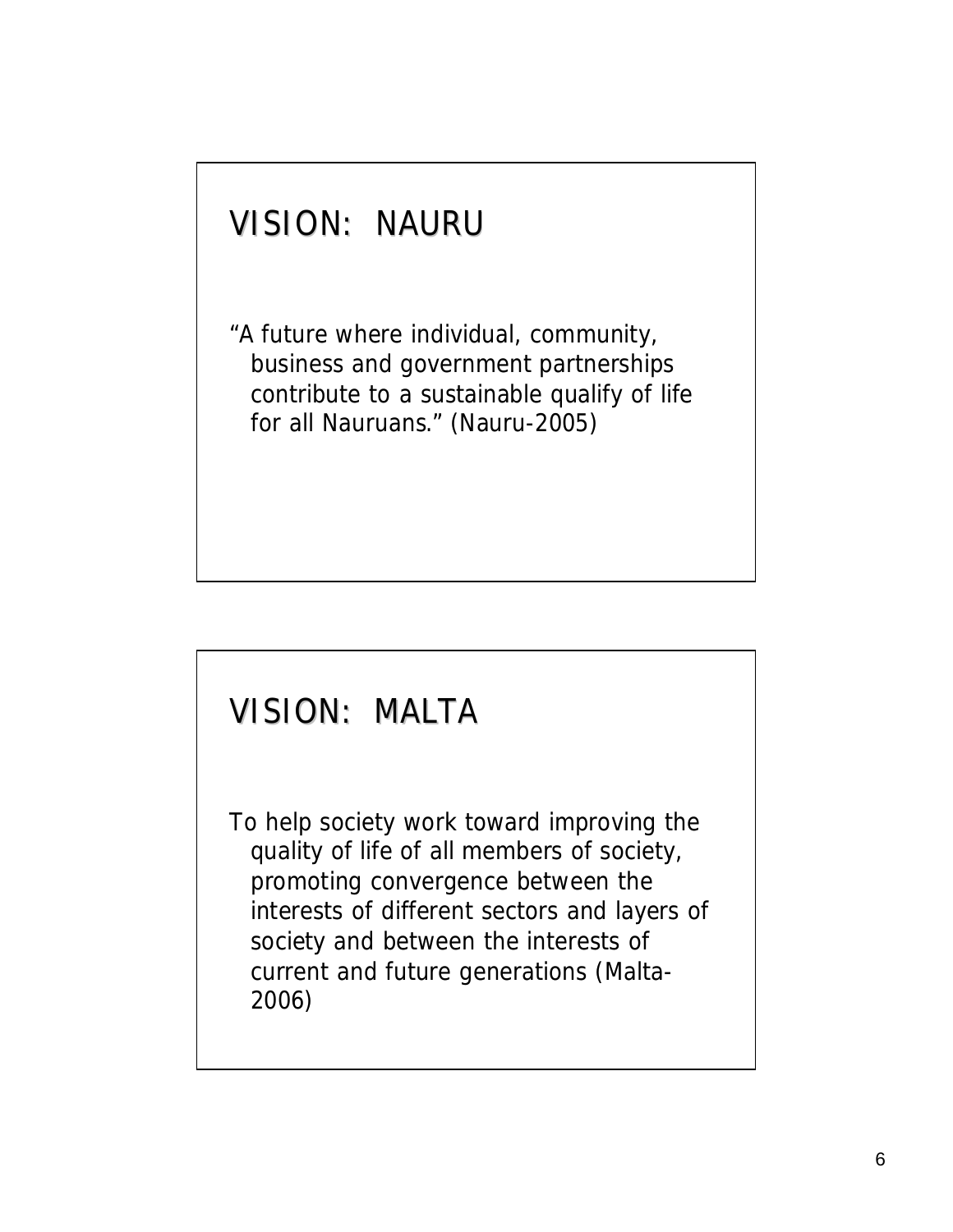### PARTICIPATION: TUVALU & NAURU

**Tuvalu**: Team of government and nongovernment officials toured country to meet and consult with each island community.

Nauru: Two rounds of public consultation.

1. Engaged community leaders through 5 leader consultation groups

2. Prioritization process through 10 sessions of 10 groups from community leadership group An open forum before presenting to Government



- NCSD set up TF of experts to draft strategy and a **programme of participatory activities**
- Followed by two-year consultation process
- 2006, new TF appointed to redraft and update strategy on basis of consultations
- Presented to public in national conference April 2006 for further comments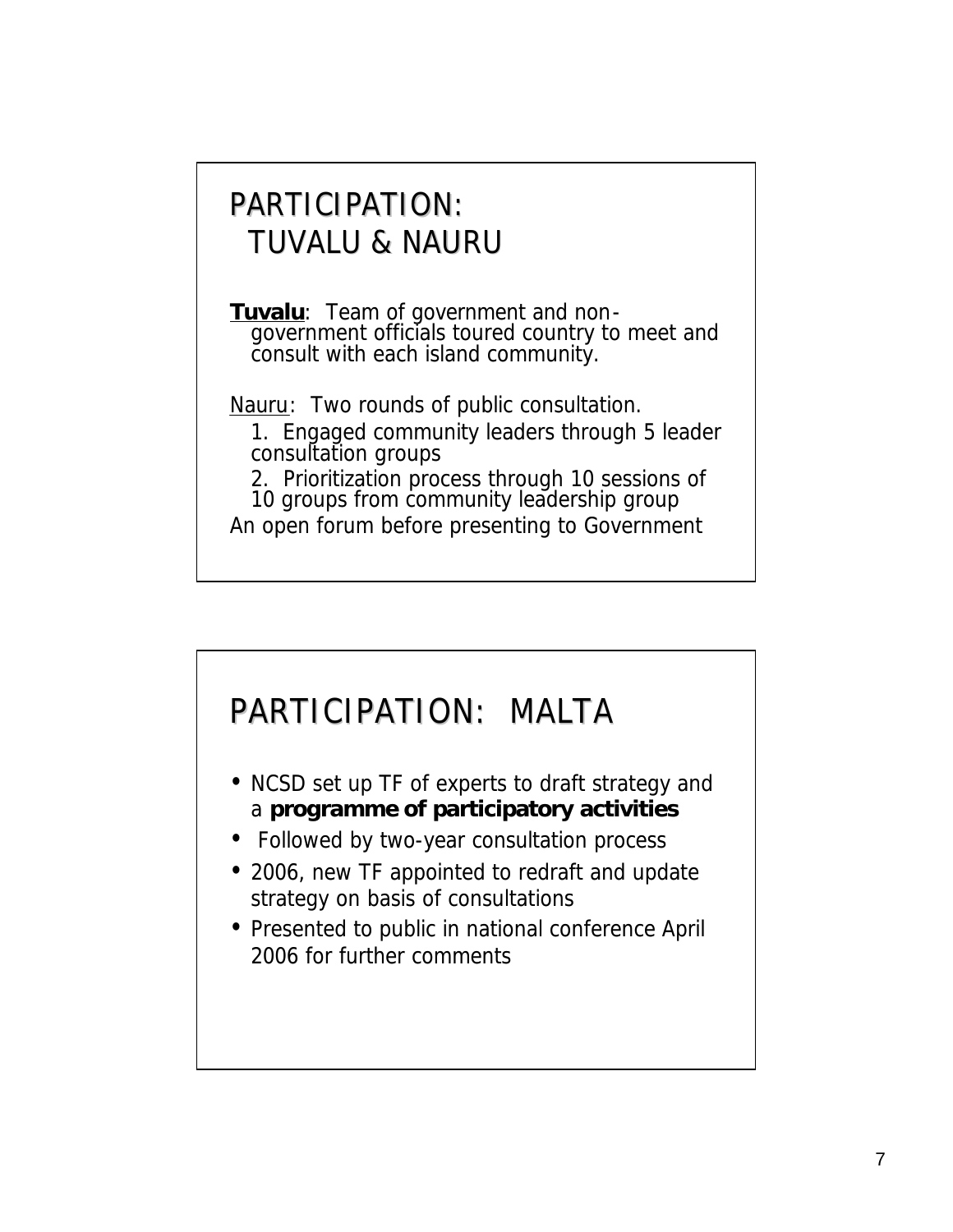# PARTICIPATION: UK

- Web-based process open to 1800 invited stakeholders and members of the public.
- Regional panels involving key actors from each region.
- Training for community and voluntary workers to facilitate local discussions on SD.
- Partial funding for NGOs to hold workshops on topics of their own choosing related to the review themes.

# SYNCRETIC AND INTEGRATIVE

- NSDS process should be built on existing strategies and processes. For this purpose, it is essential that an assessment of the current situation re strategies and policies be undertaken.
- Assessment should include national implications of global commitments as well.
- Institution responsible should be strategically well-placed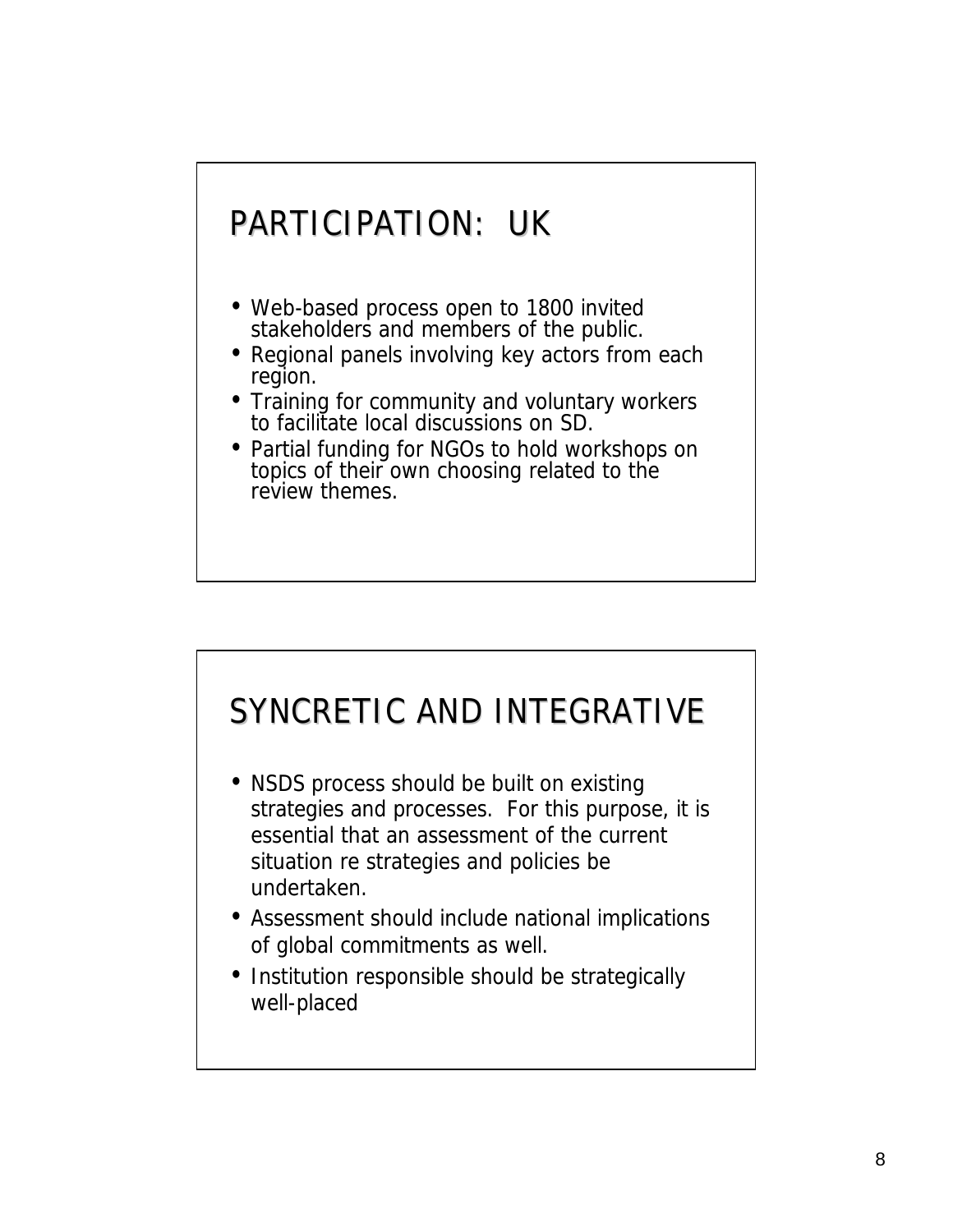# PRIORITIES AND OUTCOMES

- Difference between identifying all important areas and identifying priority areas on which an action plan can be built.
- Malta: Contains both: Identifies a large number of "strategic directions" but also identifies 20 priority areas, accompanied by indicators and targets

### PRIORITIES AND OUTCOMES: TUVALU

- Eight strategic areas, for each of which key policy objectives, priorities and "strategies" are identified.
- Performance monitoring indicators included.
- Timeframe indicated but to be further specified.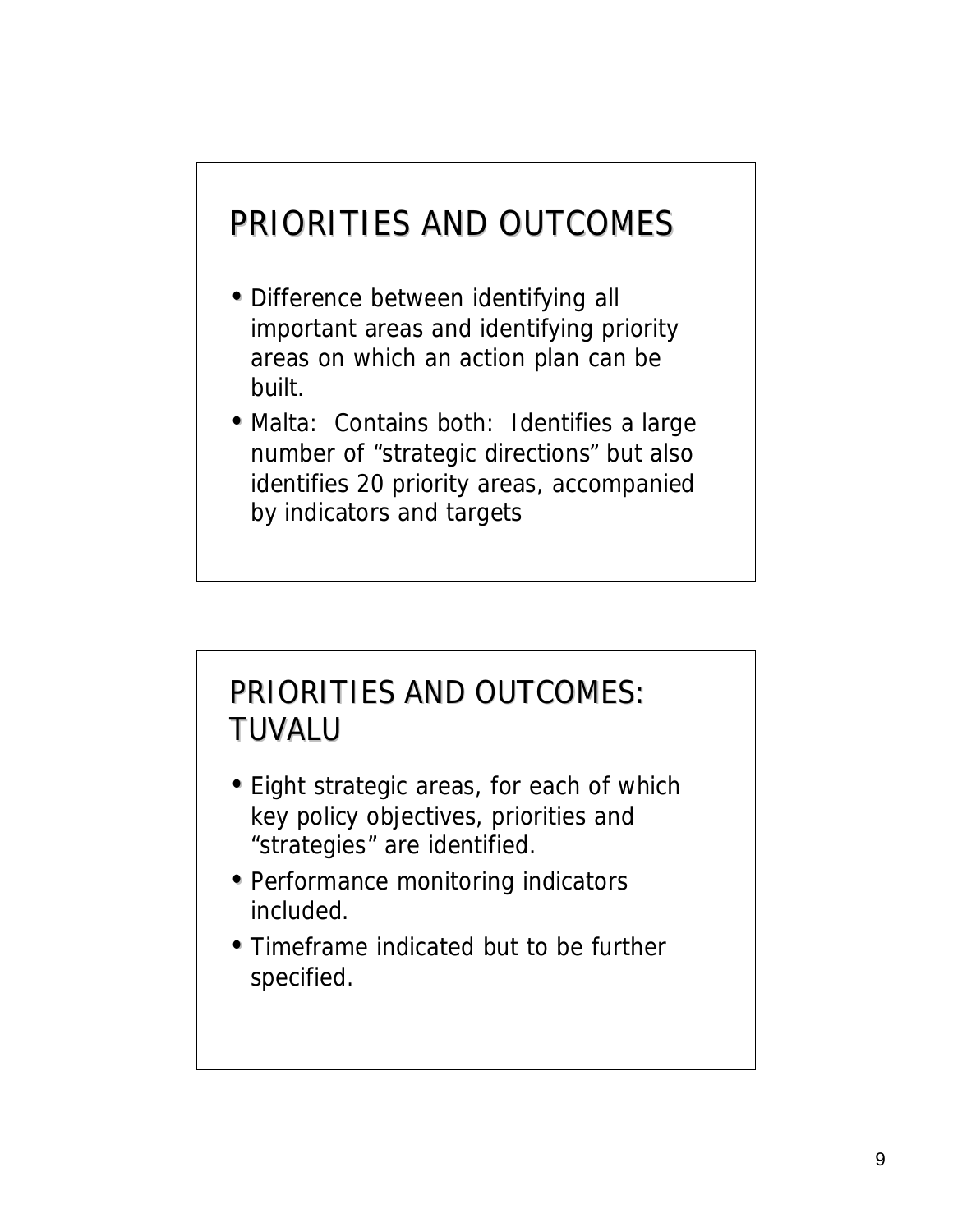### PRIORITIES AND OUTCOMES: NAURU

- Identified broad priority areas with more specific objectives
- Differentiated between long-term goals and short-term priorities
- Identified strategies required to meet long-term goals

### PRIORITIES AND OUTCOMES: BARBADOS

• Strategy and an Action Plan. Action Plan calls for numerous activities in 25 areas. No prioritization or timeframe.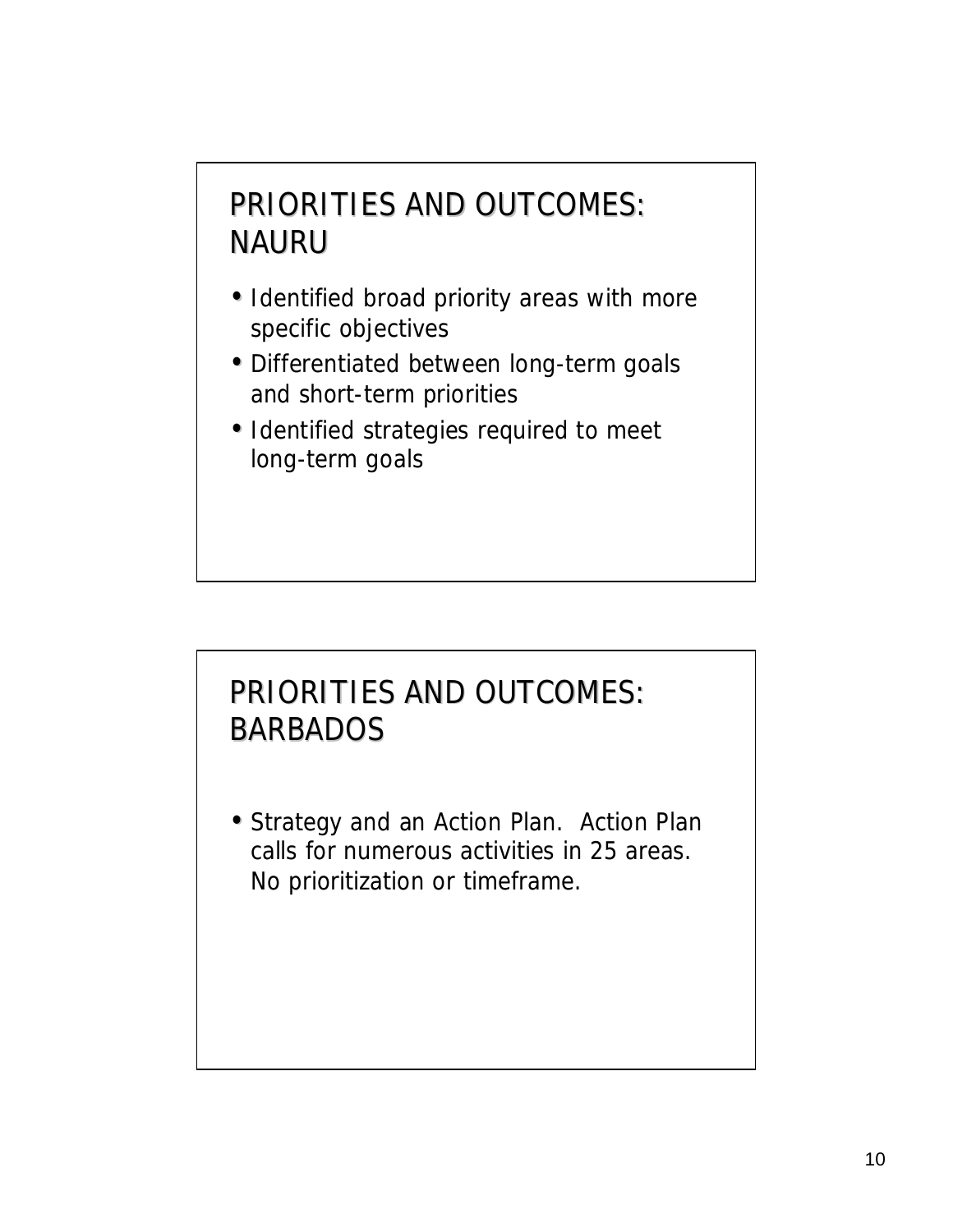# MEANS OF IMPLEMENTATION

- Actors
	- Beware of passive voice!
- Institutions
	- Ownership, implementation, and coordination
- Financial Resources – Linking to budget; seeking external assistance

### MoI: Tuvalu

Each Department to prepare:

- sector master plans, detailing specific initiatives linked to the national budget, its multi-year framework and the PSIP.
- short-term, 3 year corporate plan, which includes, inter alia, a detailed description of how its roles, responsibilities and contributions link directly to the sector master plans.
- Coordination by DCC and later NTF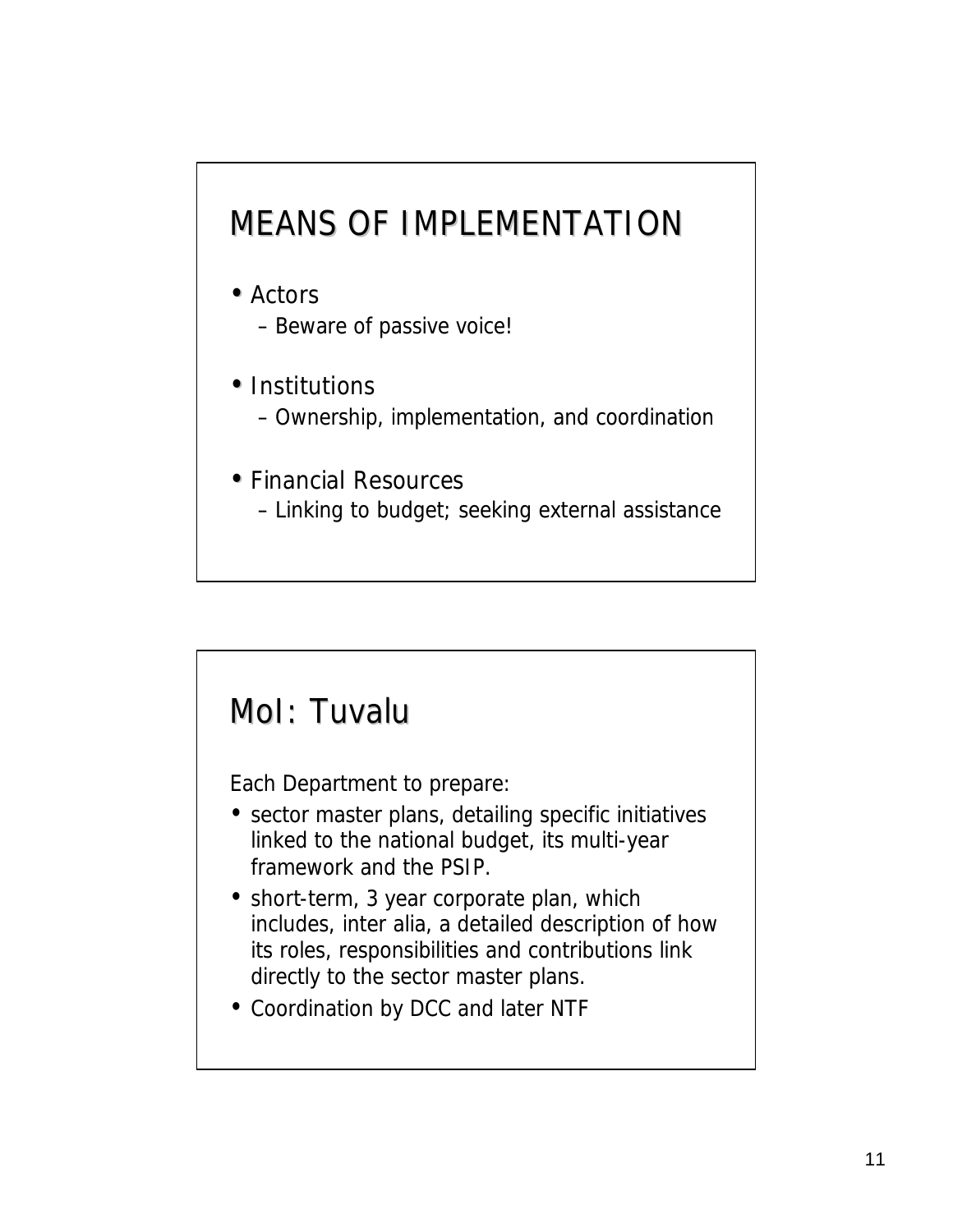# MOI: NAURU

- Strengthening partnerships
- Donors Roundtable Meeting
- Short-term priorities linked to budget process
- Sectoral strategies integrated into NSDS
- NSDS Champions
- Establishment of DPPD and AMU
- Development Planning Framework

#### MoI: Malta

- Coordinates implementation with new Integrated Spatial Development Plan & its sectorally-based plans
- Assigns NCSD to monitor implementation, develop both Action Plan and indicators for SD
- Calls upon ministries to prepare own action programmes for SD within one year from strategy adoption
- Calls for Public-Private Partnerships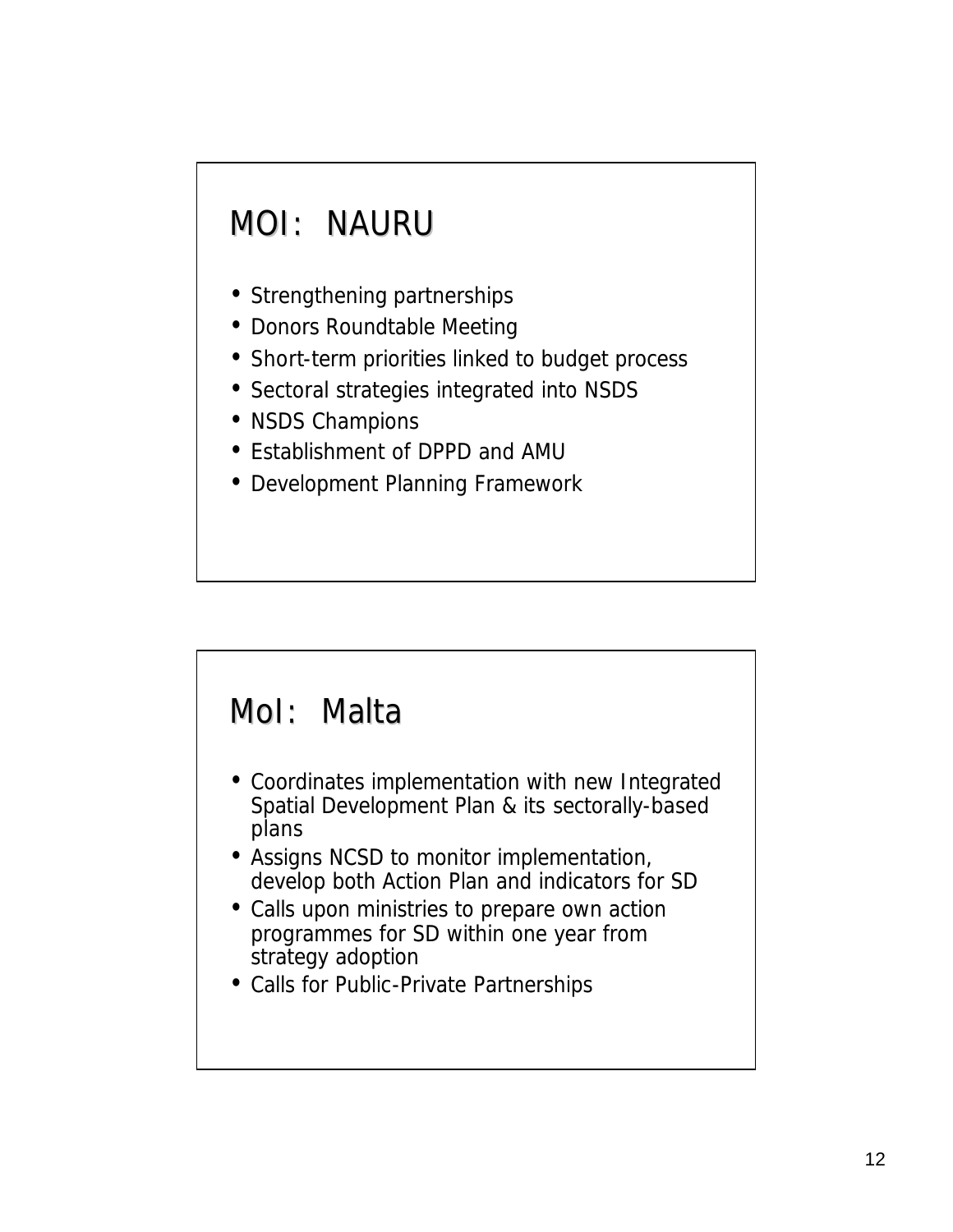#### MONITORING, EVALUATION AND FEEDBACK

- Indicators
- Reporting
- Review
- Revision

#### MEF: Tuvalu

- Annual Government Progress Report
- National Task Force to begin review of NSDS in mid-2006
- Each sector to submit a progress report to the NTF, based by key performance indicators
- NTF findings and recommendations to be submitted to Parliament for 2007 budget
- New national summit mid-2007 to agree on revised priorities and strategies for 2008-10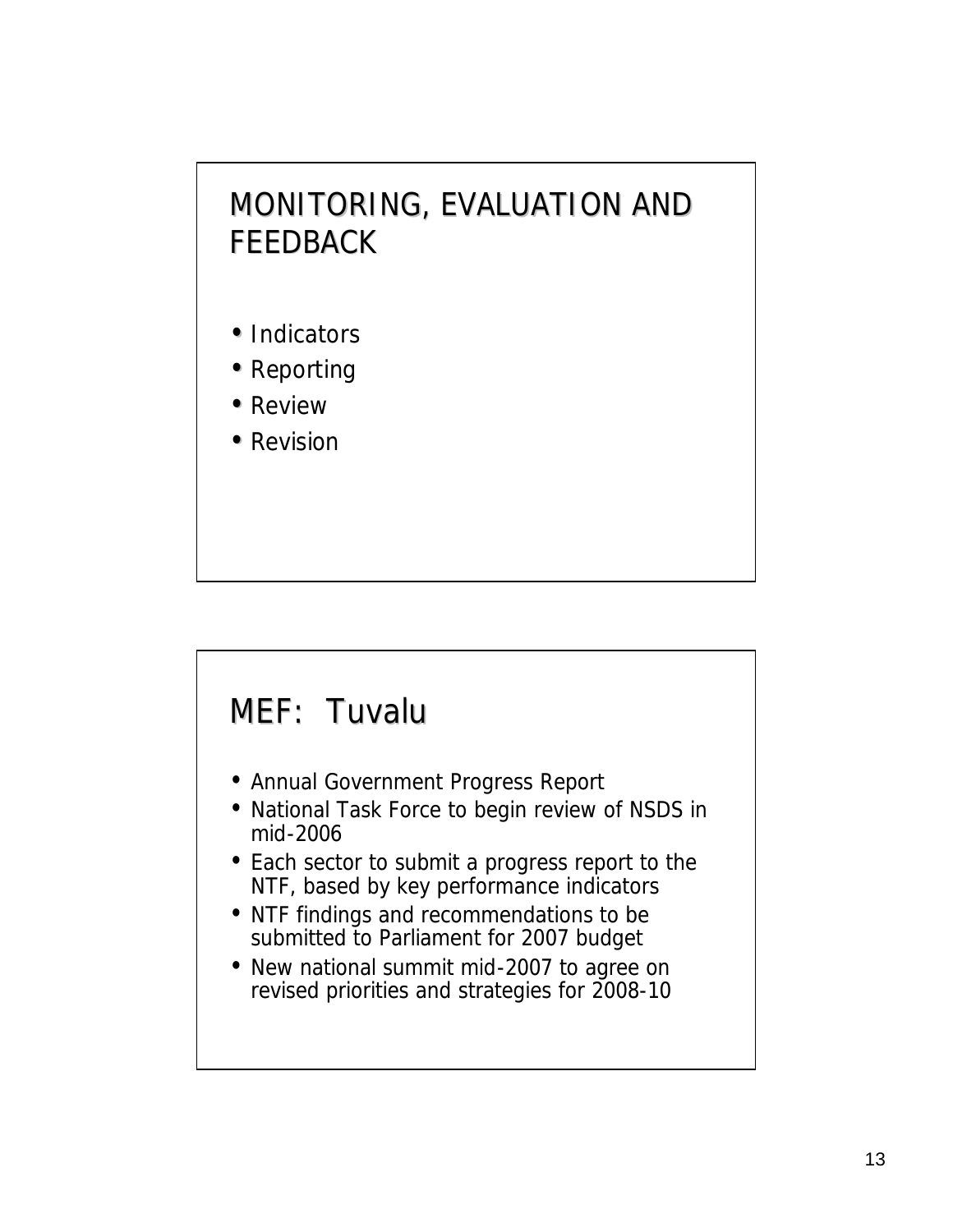### MEF: Malta

- NCSD responsible for monitoring implementation
- Strategy calls for setting up a system of national reporting and monitoring on basis of ISD
- Organization of an annual conference to evaluate progress and present a report formally to PM
- Strategy review in 2010
- Possible interim reviews to reflect new policy developments related to SD

### MEF: UK

- Scrutiny of strategy in three ways:
	- Sustainable Development Commission (SDC)
	- Parliamentary Environmental Audit Committee
	- National Audit Office and Audit Commission
- Indicators and annual reports
	- Reports written only by those responsible for implementation (Beware!)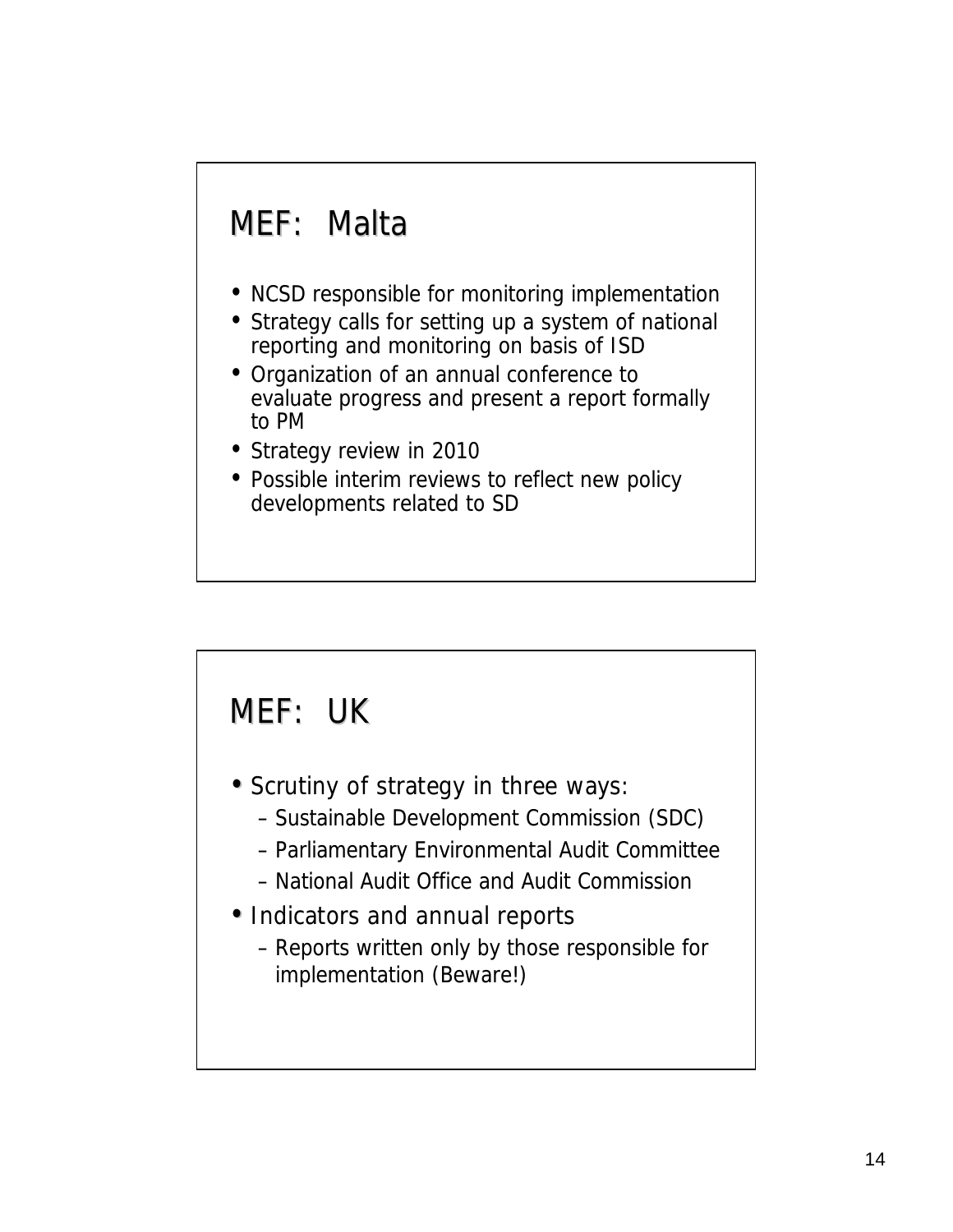# MEF: UK (2)

- Review of 1999 Strategy disappointing: no pro-active monitoring or management of implementation
- Engaged in process of wide participation to develop new strategy: both top-down and bottom-up
- Principles: Review should attempt to do more than just produce new strategy

#### MEF: France

- Pioneered Peer Review Process
	- Invited peers to technical workshop
	- Engaged external consultant to interview key actors in government and among civil society and to produce analytical report
	- Peer Review examined and made recommendations in four areas: process, content, implementation and outcomes, and monitoring and indicators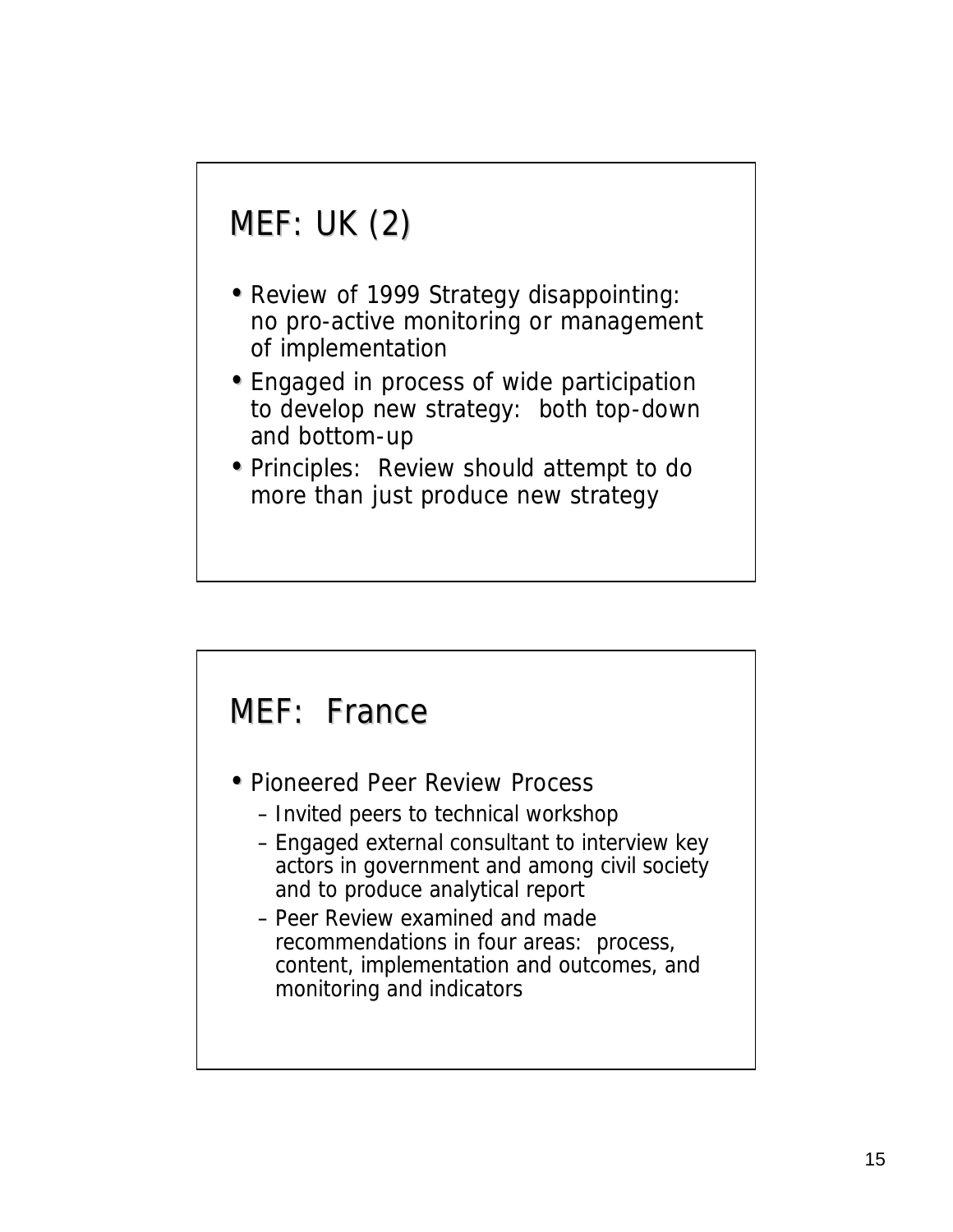### WHERE ARE WE IN THE REGION?

- Completed and approved NSDS
	- Nauru
	- Tuvalu
	- Papua New Guinea\*
- Drafted but not yet approved
	- Cook Islands
	- Marshall Islands\*

# WHERE ARE WE IN THE REGION? OTHER STRATEGIES

- Federated States of **Micronesia**
- Fiji
- Kiribati
- Niue
- Palau
- Papua New Guinea
- Samoa
- Solomon Islands?
- Tonga
- Vanuatu